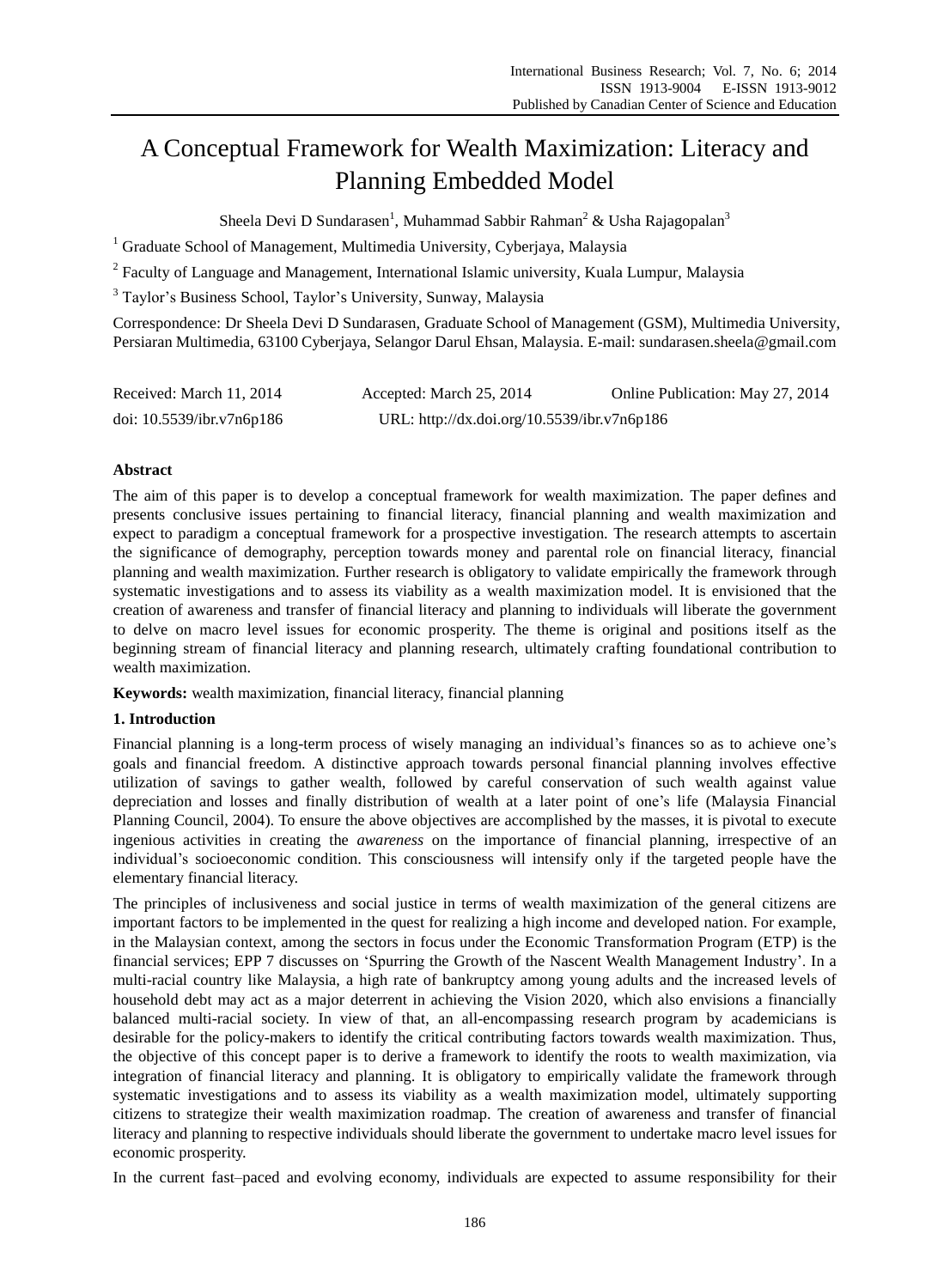economic security in every stage of their life; right from the accumulation stage through the consolidation and retirement stages of their life. For these reasons, planning and saving as much and as soon as possible is highly recommended (Dennis & Migliaccio, 1997; Glass & Kilpatrick, 1998a; Salisbury, 1997). Similarly, in Western civilizations, the shift from collective to the distinct duty of financial preparation for retirement firmly authorizes research of this nature more challenging and treasured (Kemp & Denton, 2003). Therefore, adequate financial literacy is important in assuring the right long-term financial planning and well-being.

En bloc, this conceptual paper will pull together information from secondary sources and advance an integrated conceptual framework to improve the financial literacy awareness and its transformation into increased financial planning in a holistic manner. The review will also attempt to identify the presence of demography, perception towards money and parental role as stimulus towards financial literacy, planning and wealth maximization. To date, academic studies have deliberated the causal factors of financial socialization, financial experiences and money attitudes on adolescents' financial knowledge, but minimal effort is undertaken to explore the links between financial literacy, financial planning and ultimately wealth maximization. In reality, an individual may be financially literate but may not have a proper financial plan in place for wealth maximization. Therefore, the main contribution expected from this conceptual paper is the exploitation of a framework which identifies the link between demography, perception towards money and parental role in the acquisition of financial literacy, financial planning and the desired wealth maximization.

The methodology employed in this research includes the review of extant literature pertaining to financial literacy and planning and its links towards wealth maximization. This will enable the conceptualization of an integrated model linking theories derived from past empirical and conceptual research in this area. The following paragraph will describe the development of the conceptual framework.

# **2. Development of Conceptual Framework**

The ultimate goal for most individuals from a financial perspective is to obtain "financial freedom" at the earliest possible stage of their life. The degree of financial freedom may differ significantly from one person to another and is predominantly associated with their background, parental guidance and their perception towards money. To attain the aforementioned, it is essential that a certain degree of financial literacy is obtained by every individual, irrespective of age, race or gender.

Vitt, Anderson, Kent, Lyter, Siegenthaler and Ward (2000) define financial literacy as "a person"s power to read, analyze, make out, and communicate personal finance issues". It denotes the attainment of knowledge and expertise essential to lever financial encounters and judgments in daily life. At the macro-level, financial literacy safeguards citizens of a country and ensures that they have adequate knowledge to transact with daily financial circumstances and transactions in the marketplace. Furthermore, financial literacy in terms of cognition and skills acquired early in life creates a foundation to the impending financial endeavors and security (Beverly & Burkhalter, 2005; Martin & Oliva, 2001). Financial literacy is also connected with financial experience and those with more financial experience is expected to unveil greater financial knowledge. Childhood experiences could be yet more important because financial occurrences within a family context enhance financial knowledge. The enhanced financial knowledge contributes towards a more structured and well thought through financial planning by individuals; this is imperative to an individual"s wealth maximization. Wealth maximization is a long-term practice of intelligently managing one"s moneys with the aim of obtaining intended enduring financial goals, while being able to overcome financial barricades at every level of life cycle. As such, this conceptual paper advocates that demography, parental role and an individual"s perception towards money may act as key catalysts towards financial literacy, planning and eventual wealth maximization.

In that setting, literature has not fully explored (specifically, in a multi-racial context) on how the demographic factors impede individuals from initiating the proper financial provisions at the early phase of an individual"s life cycle. However, research has inaugurated that education, career and remuneration are interrelated to financial planning and security in old age (Anderson, Bechhofer, McCrone, & Stewart, 2000). A positive relationship is documented between household income and the outlook of financial planning (Schellenberg, 1994). Research on financial planning also recognizes that financial planning endeavors differ considerably amongst gender, race, income, education, occupation, age and marital status (Anderson et al., 2000; Glass & Kilpatrick, 1998b; Gregoire, Kilty, & Richardson, 2002) and the differences can have key bearings on an individual"s retirement period. Men are more likely to be well equipped in financial planning for their later age as compared to women (Lee, 2003). Women have family obligations that deter them from working during certain periods of their life cycle. These factors cause a major impact on the financial planning aspects of women (Glass & Kilpatrick, 1998b; Perkins, 1995; Richardson, 1990). Another demographic factor that warrants attention is an individual"s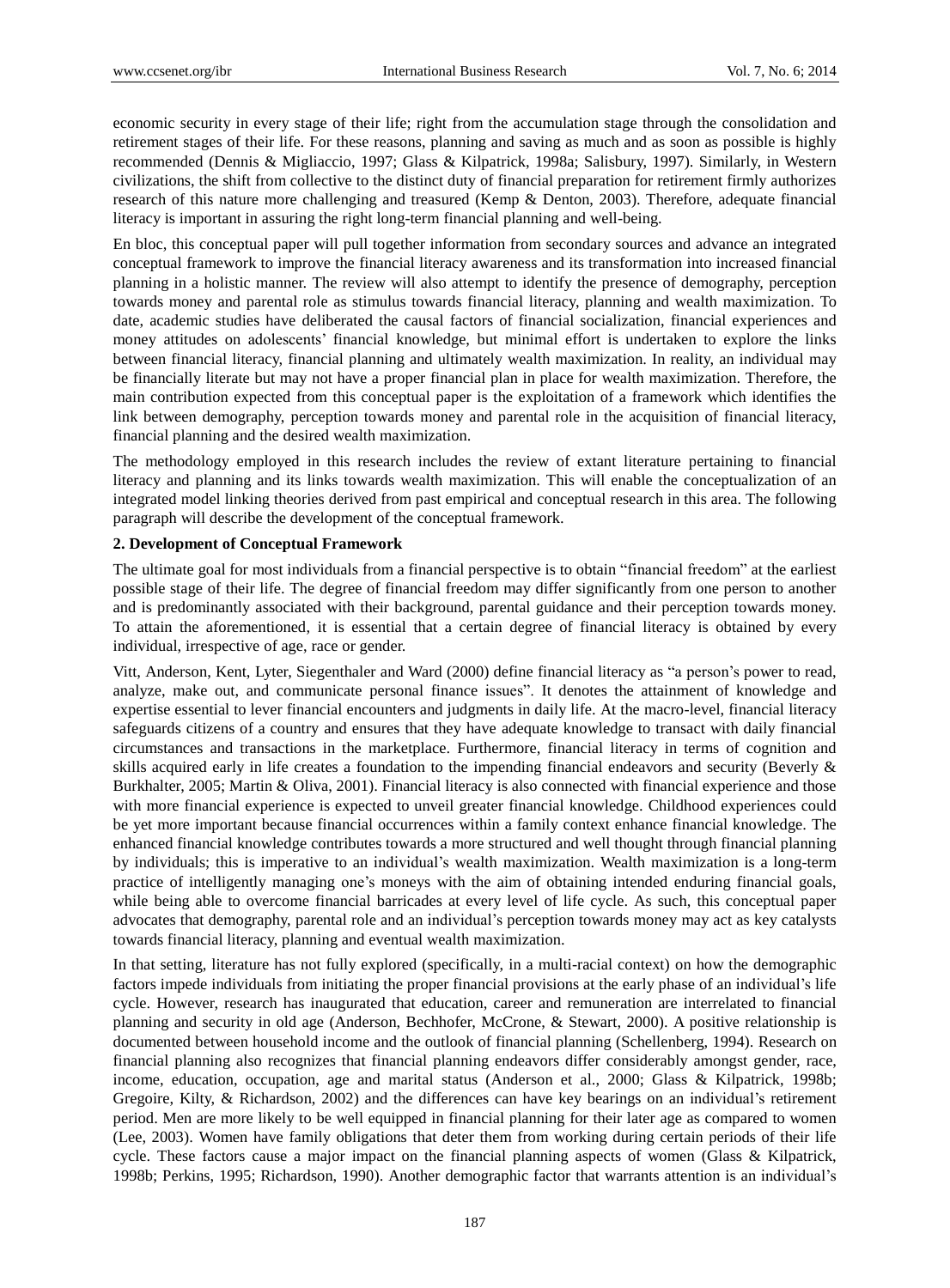age; most individuals are not too concerned about financial planning and wealth accumulation until they are much older (Anderson et al., 2000). In fact, studies by Statistics Canada (2001) and Turner, Bailey and Scott (1994) show that people from the higher age brackets are prospective financial planners. Reasons being, an individual's obligation on basic demand for money is of priority, such as purchasing of car, house and children's education. Plans for retirement take a backstage at this mid-age, whilst their concentration is more towards family and children (Turner et al., 1994). Obligation towards retirement planning also varies by marital status; marriage appears to possess monetary benefits in old years. Married men are more inclined towards effective financial planning (Gregoire et al., 2002) whilst, divorced or separated men or women seem to have inadequate security when reaching retirement. Nevertheless, McDonald (1997) found that widows have a greater likelihood to save when matched with divorced or separated women. Consequently, this conceptual paper proposes further investigation into the impact of diverse demographic characteristics on financial literacy, planning and wealth optimization.

In addition to demographic factors, a person"s perception towards money is also perceived to play a predominant role in their quest to gain financial knowledge and the ensuing financial planning and wealth maximization. It is unanimously recognized that money is a dominant instrument and stimulus that profiles a person"s status. It is customary that money is accepted by individuals as a symbol of distinction, whilst others reflect money as supremacy, omnipotence and hegemony, which attracts friendship and kinship. It is taken as a symbol of achievement and conquest, sovereignty and haven. Diverse perceptions about money have been found to be related to financial knowledge and conducts (Norvilitis, Merwin, Osberg, Roehling, Young, & Kamas, 2006; Roberts & Jones, 2001). Burgess (2005) found that an individual"s outlook on money directly affects their life aspirations and confidence, implying that those attitudes are likely to act collectively with their personal behavior. As a result (depending on their attitude towards money), there is a possibility for individuals to pursue financial literacy, which will act as a platform towards wealth maximization. This was further endorsed by Edwards, Allen and Hayhoe (2007), who found that perception towards money were related to individuals" openness with parents on financial issues. These findings further suggested that particular money attitudes could function as a stimulus to financial knowledge seeking behavior. Similar conjectures (i.e., perception of money as an incentive for hard study or as an object in custody) were documented by Edwards et al. (2007). Therefore, this conceptual paper intends to further dwell into an individual"s perception about money and its impact on financial literacy, planning and wealth optimization.

Along with an individual"s perception towards money, it is proposed that the extent of financial literacy and planning largely molded by their relationship with their parents, relatives, friends, colleagues, teachers, etc. Consumer socialization theory emphasizes on the importance of social origins moulding consumer"s knowledge and behavior (McLeod & O"Keefe, 1972). Literature documents that parents take on a pivotal part in influencing adolescence on their money and saving attitudes (Clarke, Heaton, Israelsen, & Eggett, 2005; Rettig, 1985). This is further supported by Lyons, Scherpf and Roberts (2006), who conjectures that parents play an essential role in aggregation of financial data by young adults. Parents who demonstrate constructive financial demeanors and more involved in unswerving coaching during youth were stalwartly looked upon by their off springs as financial role models. This further impulses them to act in tandem with parents" expectation on financial matters (Soroukou & Weissbrod, 2005). In fact, it has been noticed that when parents are more convoluted and function as role models, young adults are more convinced of their financial undertakings (Shim, Xiao, Barber, & Lyons, 2009). Study by Lyons et al. (2006) on high school and college students indicated that almost 77% of the students looked up to and depended on their parents to furnish them with the knowledge on financial literacy. Thus, the purpose of this conceptual paper is to specifically identify the parental role and to what extent it has an impact on the financial literacy and planning.

Grounded by the above literature, this conceptual paper seeks to realize these processes and we suggest the following conceptual framework: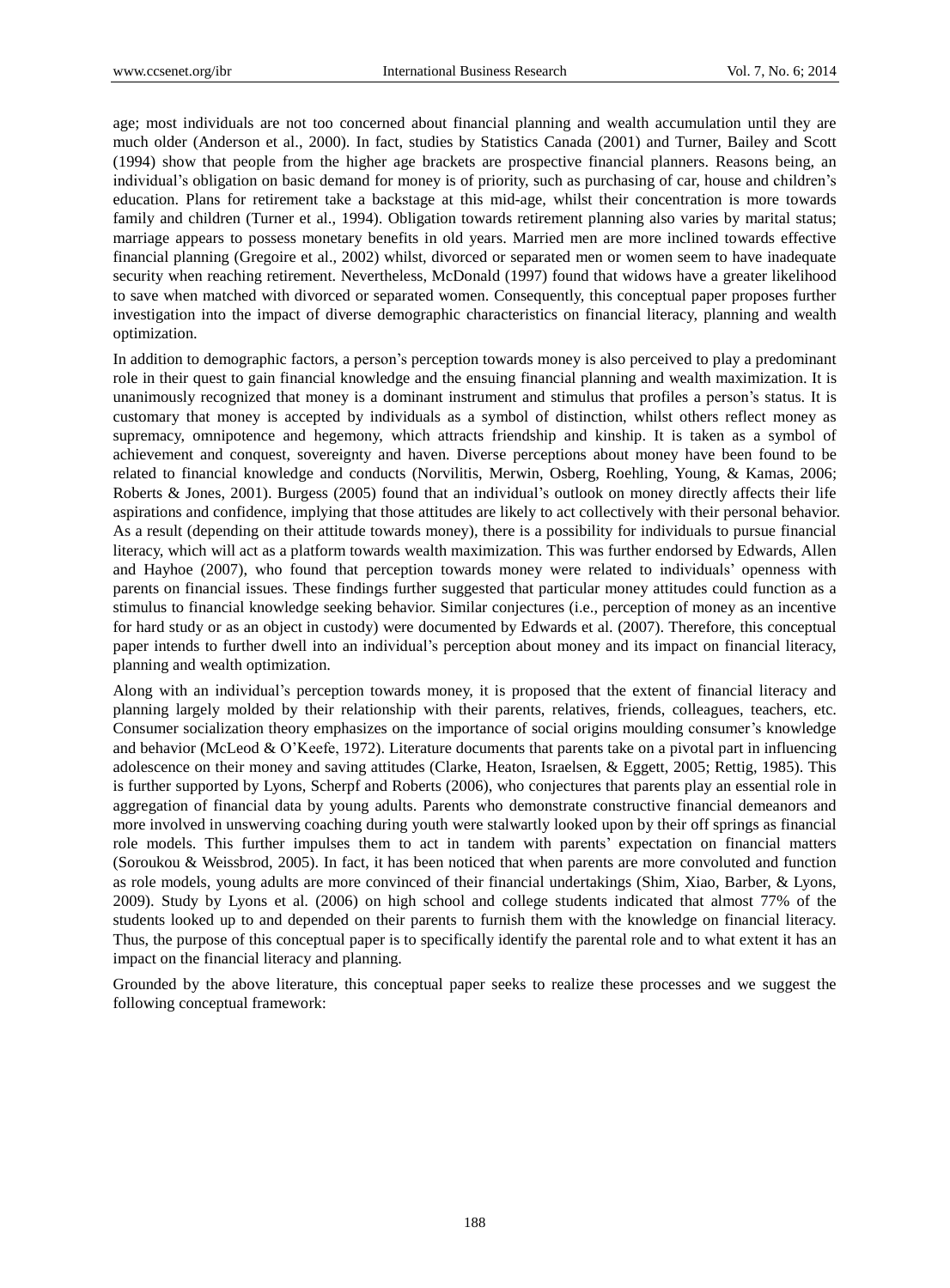

Figure 1. Conceptual framework for wealth maximization: literacy and planning embedded model

## **3. Concluding Remarks**

The above conceptual model envisions that individuals and policy makers will have an exposure to a comprehensive self-sufficient platform on the antecedents of wealth maximization. This understanding would facilitate individuals, parents, educational institutions, employers and government with the accompanying items to contemplate and deliberate:

- Establishment on the importance of financial literacy and planning at every stage of an individual"s life, in order to experience wealth maximization.
- Creation of awareness among parents on the importance of their role in ensuring transfer of adequate financial knowledge and experience to their offspring.
- Importance for employers in contracting seminars/training and coaching on financial literacy as part of Corporate Social Responsibility (CSR) and the support from Government via incentivizing these initiatives with tax exemptions.
- Involvement of NGOs in similar initiatives for people from all walks of life, by way of holding free sessions on financial literacy.
- Consideration by regulatory bodies and Education Ministries on the implementation of Financial Literacy Education as a compulsory module at all institutions of higher learning. Tax exemptions may be offered to individuals for attending classes on financial literacy from approved institutions.

In closing, if awareness on the importance of financial literacy and financial planning is instilled among all citizens, especially the young adults (who will eventually have families), it will benefit them enormously in their financial planning right at the onset of their career and minimize major financial mistakes which may require years to recuperate. Young adults who are equipped with adequate financial literacy will ensure proper financial planning is executed; which may include an appropriately diversified portfolio that can withstand the effects of financial crises. Proper financial planning can have favorable longer run effects in terms of financing their offspring"s higher education (which can be seen as a major expenditure in many homes due to escalating cost of private teaching). This will effectively minimize an individual"s dependence on government loans and issues ensuing it. Taking huge loans to finance education will suffer long-term effects as individuals will be embarking on their career with a financial baggage. Awareness of financial literacy and proper financial planning also takes on a pivotal part in retirement preparation. Here again, it will release dependence on government. Therefore, it is envisioned that every individual is given the exposure and privilege towards equipping themselves with adequate financial literacy, thus enabling them to achieve the degree of financial freedom they aspire in life, a.k.a wealth maximization.

#### **References**

- Anderson, M., Li, L., Bechhofer, F., McCrone, D., & Stewart, R. (2000). Sooner rather than later? Younger and middle-aged adults preparing for retirement. *Ageing and Society, 20*, 445–466. http://dx.doi.org/10.1017/S0144686X99007837
- Beverly, S. G., & Burkhalter, E. K. (2005). Improving the financial literacy and practices of youths. *Children & Schools, 27*(2), 121–124. http://dx.doi.org/10.1093/cs/27.2.121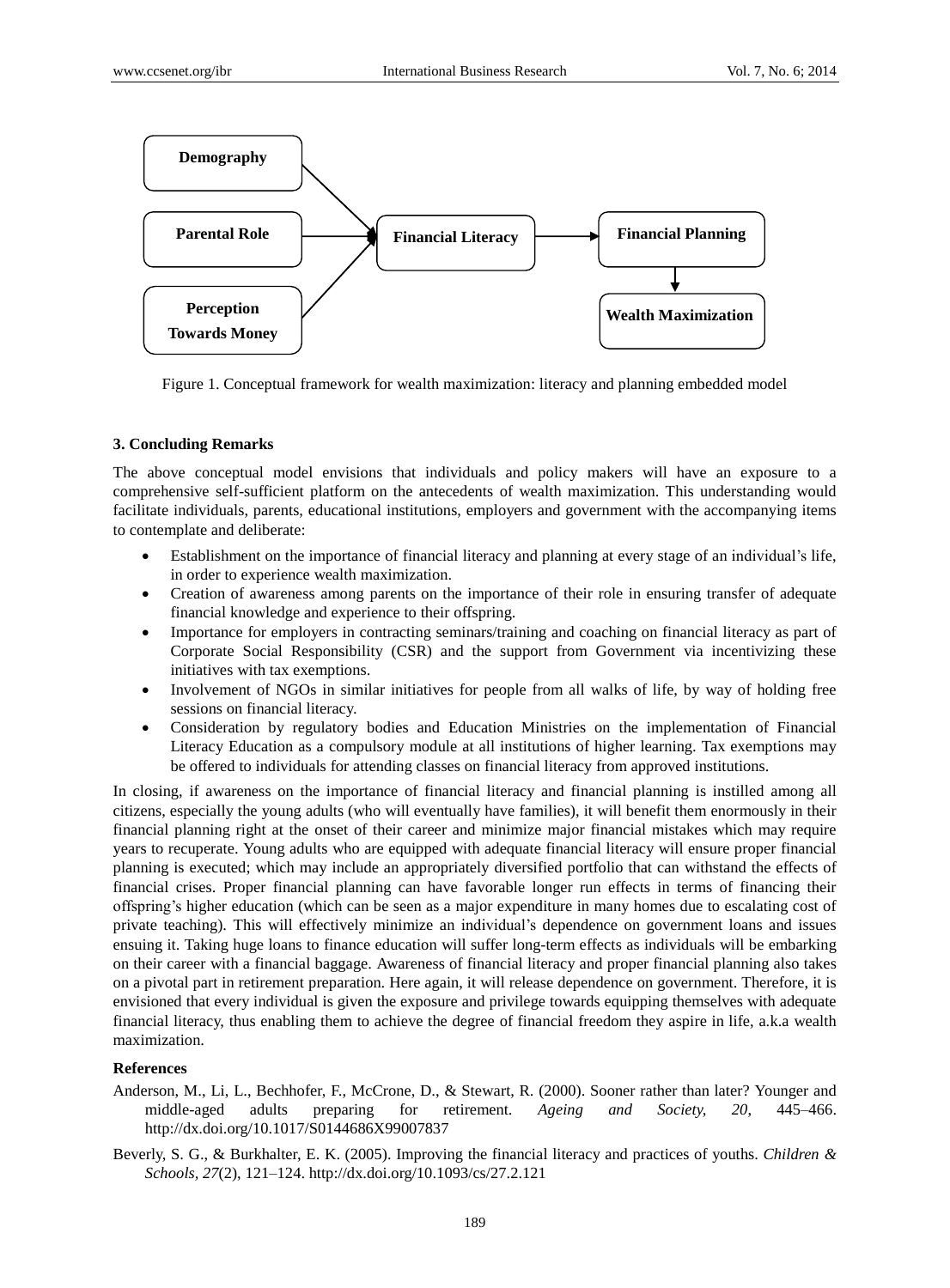- Burgess, S. M. (2005). The importance and motivational content of money attitudes: South Africans with living standards similar to those in industrialized Western countries*. South African Journal of Psychology, 35*(1), 106–126. http://dx.doi.org/10.1177/008124630503500107
- Carsky, M. L., Lytton, R. H., & McLaughlin, G. W. (1984). Changes in consumer competency and attitudes: Do student characteristics make a difference? *Proceedings of the American Council on Consumer Interests, USA, 30*, 166–173.
- Clarke, M. D., Heaton, M. B., Israelsen, C. L., & Eggett, D. L. (2005). The acquisition of family financial roles and responsibilities. *Family and Consumer Sciences Research Journal, 33*, 321–340. http://dx.doi.org/10.1177/1077727X04274117
- Dennis, H., & Migliaccio, J. (1997). Redefining retirement: The baby boomer challenge. *Generations Summer,* 45–50.
- Edwards, R., Allen, M., & Hayhoe, C. (2007). Financial attitudes and family communication about students" finances: The role of sex differences. *Communication Reports, 20*(2), 90–100. http://dx.doi.org/10.1080/08934210701643719
- Glass, J. C., & Kilpatrick, B. (1998b). Gender comparisons of baby boomers and financial preparation for retirement. *Educational Gerontology, 24*, 719–745. http://dx.doi.org/10.1080/0360127980240802
- Gregoire, T. K., Kilty, K., & Richardson, V. (2002). Gender and racial inequalities in retirement resources. *Journal of Women and Aging, 14*(3/4), 25–39. http://dx.doi.org/10.1300/J074v14n03\_03
- Kemp, C. L., & Denton, M. (2003). The allocation of responsibility for later life: Canadian reflections on the roles of individuals, government, employers and families. *Ageing and Society, 23*(6), 737–760. http://dx.doi.org/10.1017/S0144686X03001363
- Lee, Ronald, Andrew, M., & Timothy, M. (2003). Life Cycle Saving and the Demographic Transition: The Case of Taiwan. In C. Chu & R. Lee (Eds.), *Population Change in East Asia, Transition, A Supplement to Volume 26 of Population and Development Review* (pp. 194–222)*.* New York: Population Council.
- Lyons, A. C., Scherpf, E., & Roberts, H. (2006). Financial education and communication between parents and children. *Journal of Consumer Education, 23*, 64–76.
- Martin, A., & Oliva, J. C. (2001). Teaching children about money: Applications of social learning and cognitive learning developmental theories. *Journal of Family & Consumer Sciences, 93*(2), 26–29.
- McDonald, D. (2002). *TSC readers shine on financial literacy quiz.* Retrieved from http://www.thestreet.com/funds/deardagen/9203371.html
- McLeod, J. M., & O"Keefe, G. J. Jr. (1972). The socialization prospective and communication behavior. In G. Kline, & P. Tichenor (Eds.), *Current perspectives in mass communication research* (pp. 121–168). Beverly Hills, CA: Sage.
- Norvilitis, J. M., Merwin, M. M., Osberg, T. M., Roehling, P. V., Young, P., & Kamas, M. M. (2006). Personality factors, money attitudes, financial knowledge, and credit-card debt in college students. *Journal of Applied Social Psychology, 36*(6), 1395–1413. http://dx.doi.org/10.1111/j.0021-9029.2006.00065.x
- Perkins, K. (1995). Social [in] security: Retirement planning for women. *Journal of Women and Aging, 7*, 37–53. http://dx.doi.org/10.1300/J074v07n01\_04
- Rettig, K. D. (1985). Consumer socialization in the family. *Journal of Consumer Education, 3*, 1–7.
- Roberts, J. A., & Jones, E. (2001). Money attitudes, credit card use, and compulsive buying among American college students. *The Journal of Consumer Affairs, 35*, 213–240. http://dx.doi.org/10.1111/j.1745-6606.2001.tb00111.x
- Salisbury, D. L. (1997). Retirement planning and personal responsibility.
- Schellenberg, G. (1994). The Road to Retirement. Ottawa. Centre for International Statistics, Canadian Council on Social Development.
- Shim, S., Xiao, J. J., Barber, B. L., & Lyons, A. C. (2009). Pathways to life success: A conceptual model of financial well-being for young adults. *Journal of Applied Developmental Psychology, 30*(6), 708–723. http://dx.doi.org/10.1016/j.appdev.2009.02.003
- Sorokou, C. F., & Weissbrod, C. S. (2005). Men and women"s attachment and contact patterns with parents during the first year of college. *Journal of Youth and Adolescence, 34*(3), 221–228.